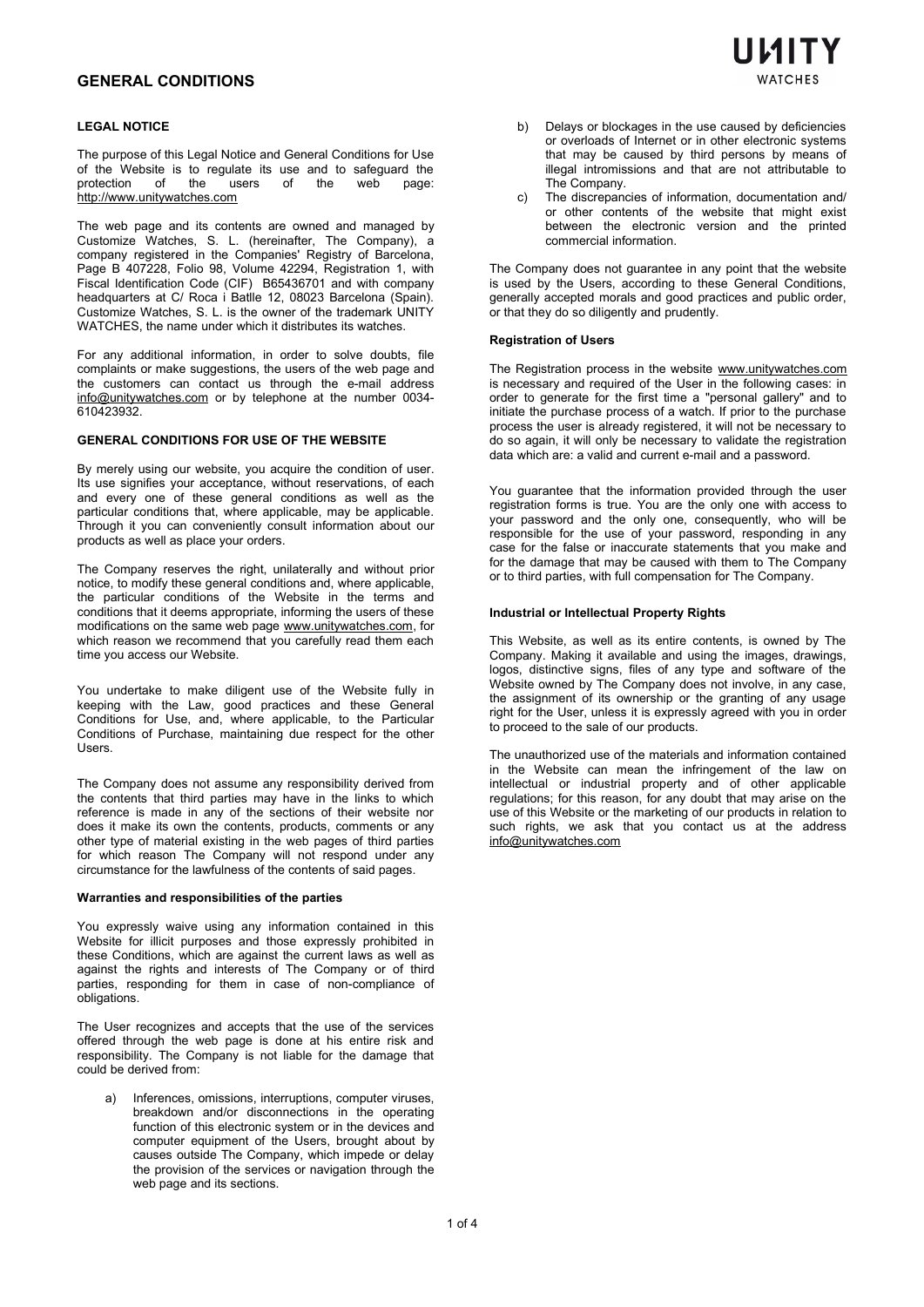## **Protection of Personal Information**

You may access and navigate through our Website without having to identify yourself. However, there are certain functions that require prior registration as a user in order to enjoy them.

In compliance with the provisions of Law 15/1999, of 13 December, on the Protection of Personal Information, we inform you that the personal information that you provide to us through the different registration forms enabled in this Website will be incorporated to a file owned by The Company which, as its file manager, will use it for the sole purpose of properly managing our commercial relation, provide you with the requested product, as well as to keep you informed periodically of our products and promotions, all of which you consent to expressly.

Notwithstanding the above, you may exercise at any time and free of charge your rights of access, rectification, cancellation and opposition to the processing of your personal information, by sending a letter, accompanied by a copy of your DNI, to Customize Watches S. L. – C/ Roca I Batlle 12 – 08023 Barcelona (Spain) or else to the following e-main address [info@unitywatches.com](mailto:info@unitywatches.com)

The Company ensures at all times the confidentiality of the personal information provided by our customers. For more information on the confidentiality and privacy policy, please contact us.

#### **Applicable laws**

These General Conditions for Use of the Website will be governed by Spanish law, which will be applicable in anything not provided in this contract regarding interpretation, validity and execution. The parties expressly waive the jurisdiction that may correspond to them and expressly submit to the Courts of Barcelona in order to solve any dispute that might arise from the interpretation or execution of these contractual conditions.

## **PARTICULAR CONDITIONS OF SALE**

The Online Store of the web page www.unitywatches.com is the only sales channel used by The Company to distribute its products. The UNITY watches cannot be acquired in channels other than that indicated; The Company does not have other authorized distributors, either online or offline.

Any new distributor authorized by The Company will be announced through this web page.

All the commercial operations carried out through said service have all the quality standards and guarantees needed for them to be secure.

By filling out and sending each of the order forms available in this Website, you, as a customer of The Company, agree expressly, freely and voluntarily to these Particular Conditions of Sale, which are available for you to save and print at the time in which you formalize your order.

#### **Products and Prices**

The Company reserves the right to modify at any time the list of products and prices contained in this Website, as well as its acquisition conditions and delivery under its exclusive responsibility, although such modifications will never affect the orders that are already in progress.

The prices of the products offered in this Website will be those that appear in it at the time that you place your Order(s) and will provide details of the shipping costs, the VAT as well as any tax, fee or charge that may be applicable.

Due to their special tax regime, for the orders formulated from the territories of the Canary Islands, Ceuta and Melilla the local indirect taxes equivalent to the VAT will be applied.

The prices reflected in our Website do NOT include the taxes that each destination country may have established for imported products or the corresponding custom fees. For non-member countries of the EC, we advise you to become informed through the competent authority of your country before making an order.

The total price of the order includes: the watch configured by the customer perfectly mounted and assembled, a case, packaging and material for shipping and the delivery modality in accordance with the option chosen at the time of making the order.

The Company reserves the right to change the price of its products without prior notice according to market conditions. This change could affect the prices of the watches configured by the customer and stored in the "personal gallery" section existing in the web page. Storing watches by the customer in his "personal gallery" does not signify, in any case, a reservation thereof.

The prices published in the web page shall be understood as those applicable at the precise moment in which the customer validates his order and makes the payment.

#### **Orders**

The purchase of the products shall be formalized from their selection and incorporation to the "Shopping Basket" located in the Website. Furthermore, before the finalization of the order, we will ask you to validate it in order to avoid any involuntary error.

By sending your Order to The Company you are formalizing your purchase and accepting these Particular Conditions, to which you will be subject, leading to the conclusion of the purchase/sale agreement.

The Company will confirm the receipt of your order by means of an automatic acknowledgement by e-mail, in a period not over 24 hours following the receipt of your Order.

### **Payment method**

The payment methods established by The Company in its online store are: by credit card, by the PayPal or bank transfer. The entire amount of the purchase must be paid at the time of making the order.

The Company will send an electronic invoice for the amount of the acquired products to the e-mail address that you provided in the purchase process, to which you expressly consent.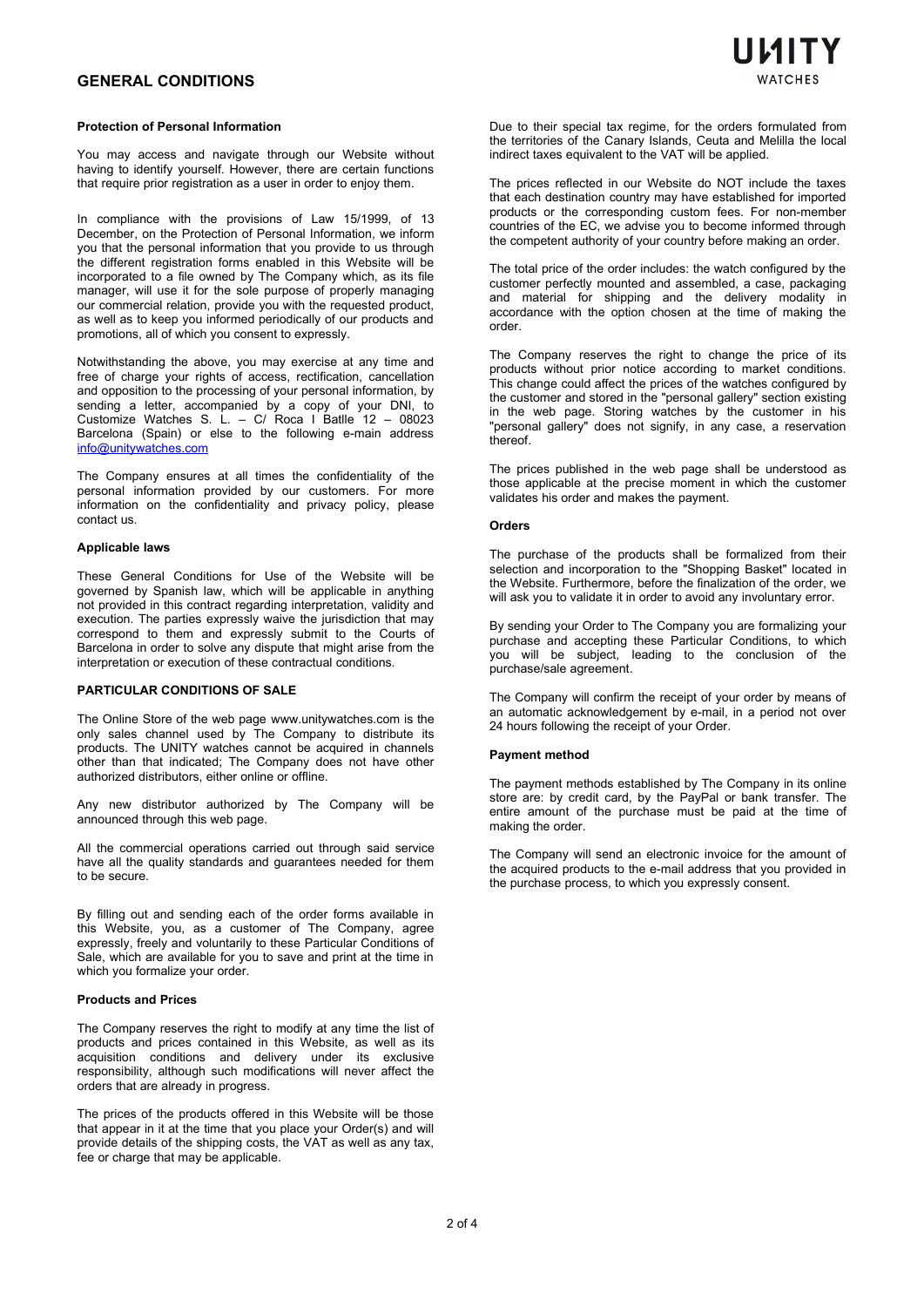

## **AVAILABILITY OF PRODUCTS**

If any product is not available at the time of the order, we will automatically procure it in the shortest time possible in order to make the shipment. If the procurement is delayed for errors in the stock control by the manufacturers or suppliers, we will communicate with the customer as soon as possible to inform him what products are delayed and the possible solution.

#### **VARIATIONS IN DESIGN AND FINISH**

The Company will do all that is in its power to guarantee that the supplied watch corresponds exactly to that configured through the website, although minor variations in the specifications, the tones of the colours, appearance of textures or designs may occur, caused mainly by the artisanal nature of many of the supplied components and due to the changes that the manufacturers make in their products, variations that will not enable the purchaser to rescind this agreement and request the return.

The customer will also be informed that the images of the different pieces offered in the online configurator are simulations made by computer. Despite the fact that the latest available technology is used to render them and try to faithfully simulate the actual model, there may be slight differences in some colour tones or appearance of textures. The Company recommends seeing the gallery of photographs with models of real watches.

#### **COSTS AND SHIPPING MODALITIES**

The shipping costs are clearly identified and included in the total price of the order. You can consult them before confirming the order.

The shipping costs will vary according to the destination country and the shipping modality chosen by the customer.

The shipping modalities are: by means of urgent courier service by DHL or by means of the postal service of the national postal service. Both services are completely secure and of high quality. The difference is based on the delivery period of the order.

## **Delivery Period and Form of the Products**

The delivery period begins to be counted from the time the buyer confirms the purchase order and makes the corresponding payment, up to the time the logistics operator chosen by the customer delivers the order, or makes the first attempt to deliver, at the address indicated by the customer when making the purchase. This period will not exceed 15 workdays. For the purposes of calculating the work days, the local holidays will not be taken into account, for logistics reasons. At any rate, The Company will process the orders as soon as possible in logical interest of both parties and with the desire to give excellent service to its customers.

The Company will make its best efforts to comply with the indicated delivery periods, doing everything possible to deliver the orders punctually. Should The Company learn that, for any circumstance, your order would not be available or that it could not comply with the established delivery period, you will be informed of this circumstance as soon as possible by e-mail or telephone and you may, if you wish, cancel your order.

Furthermore, in case you did not receive the Order in the indicated period, or you have any complaint or claim on it, we ask that you contact us immediately through our customer assistance mail [info@unitywatches.com](mailto:info@unitywatches.com)

You undertake to provide a postal address for delivery in which the requested order can be delivered within usual commercial hours. If you do not comply with this obligation, The Company will not be responsible for the delay or impossibility of delivering the orders you requested.

The calculation of the delivery period will be suspended during the period of time that an order is held by the competent authority or by the customs office of each country. The Company is not responsible for the periods of time and necessary customs procedures that each country may have established.

The delivery period will be understood as invalid and therefore null and void when:

- a) The buyer enters erroneous information that obliges the logistics supplier to modify the delivery.
- b) The buyer requires modifications to the delivery information once the order has already been sent.

Orders will not be delivered to Post Office Boxes or similar.

Any notice or problem that The Company may have to communicate to the customer regarding his order will be made through the e-mail address entered during the purchase.

The Company will supply to the buyer a tracking number so that he may monitor the processing of the shipment through the logistics operator that he chose during the purchase process.

### **RETURNS AND WARRANTY**

The articles offered in the Online Store are backed by the most important watch component manufacturers in the world. In any case, when you receive your order if you are not satisfied, you have the period of seven (7) calendar days, counting from the date of reception, to exercise the right to return it. In order to make the return, the product must be in perfect condition and in its original packaging. Once the merchandise is received in our warehouses, and after verification of its condition, the refund of its amount will be done according to the payment modality made by the customer. In any case, the replacement of defective products and erroneous shipments will be admitted, with The Company taking charge of the shipping costs when the customer communicates this circumstance in the period of seven (7) calendar days counting from the date of receiving the shipment. The Company reserves the right to accept those returns that do not comply with these conditions. Returns of custom or personalized watches will not be accepted except in cases of malfunction or damage to the main parts; case, dial, movement, crystals.

The Company will not admit or assume any type of liability for damage caused during shipping unless the buyer reports it by email to the seller within 24 hours following the receipt of the watch. The Company recommends to the customers that they check the condition of the merchandise received in the presence of the delivery person at the time of its delivery. In this case, The Company will initiate the claim procedure with the shipping company in order to substitute the damaged merchandise without additional charge for the customer.

Once your petition has been analyzed, you will be sent by e-mail the instructions necessary to carry out the return. Once the product is received and its condition verified, the corresponding payment will be made through bank transfer to the account that<br>the customer may specify. customer

Defects in manufacturing, assembly or malfunctioning of the watches are covered by the warranty that The Company offers on all its products. This warranty will in no case be less than 24 months on any of our watches. In order to obtain further information on the warranty, consult the section of "Instructions and Warranty" in our web page.

The shipping costs to our installations that may be incurred for possible warranty procedures or of any other operation to be made by The Company's Technical Assistance Service will be payable by the customer. The shipping costs of sending to the